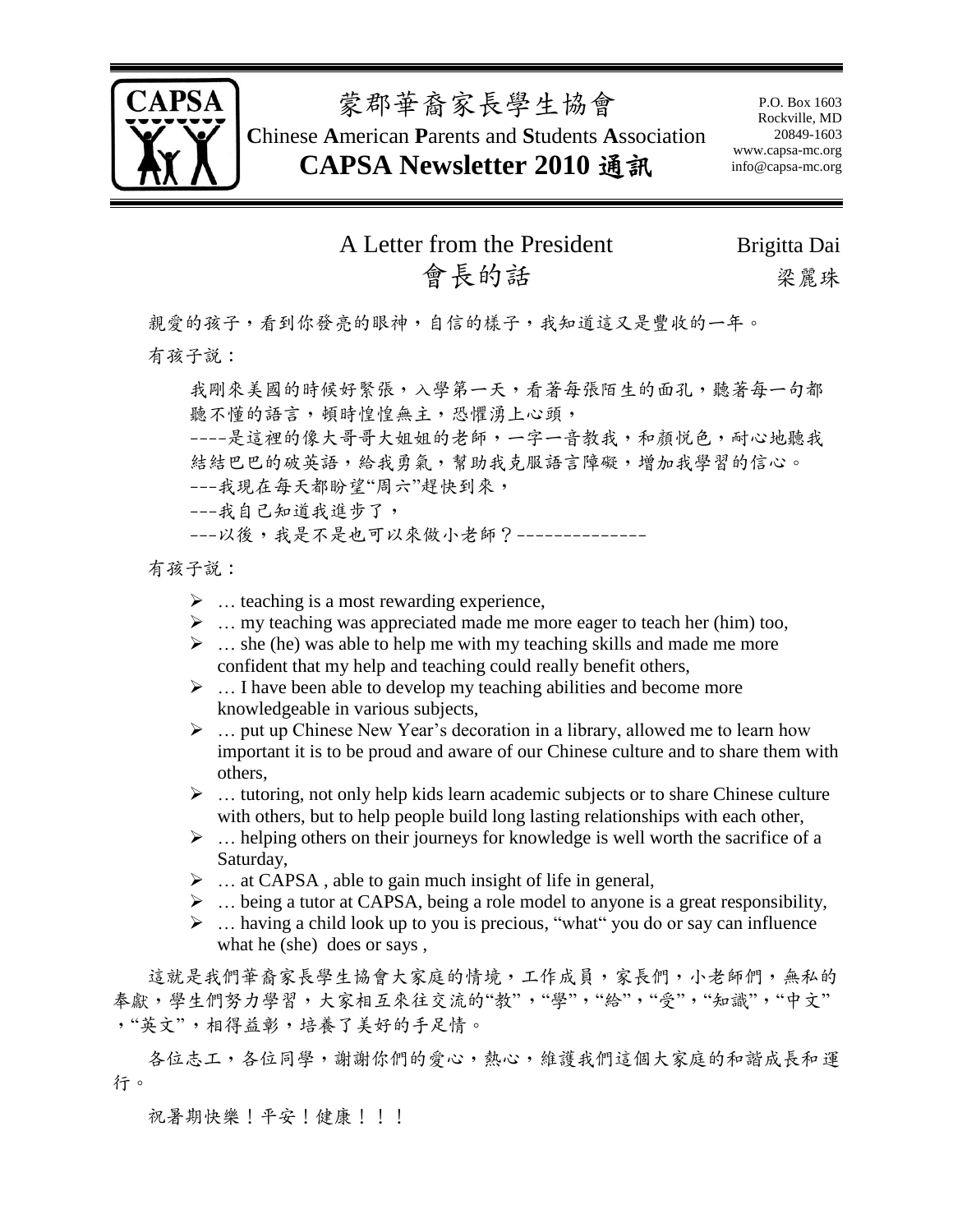### **2010 Carol Chen Memorial Essay Award for Community Services**

Mrs. Carol Chen (1938-2009) was one of the founders of CAPSA in 1988 and an active and influential member of the CAPSA Advisory Board. She had an amazing career in the Montgomery County Public Schools (MCPS) since 1977, serving in many positions and ultimately as a parent community coordinator/specialist focusing on ESOL students and their families. She had dedicated herself to all kinds of community service activities in her life. Her legacy will endure in the hearts of all who had the privilege of knowing her. Mrs. Chen was an accomplished photographer, writer, nature lover, and an avid world traveler. We will forever miss her friendly smile, unlimited and resourceful ideas, relentless and "can-do" attitude, and persistent and professional working style. She has set a high bar and will remain a role model for all of us.

Award for Community Services to honor her extraordinary contributions to the community and CAPSA and to celebrate her love for writing. Three winners and six honorable mentions were selected from the entrants in April 2010.

CAPSA would also like to express its gratitude to the Award Selection Committee members: Dr. Martin Chen, Ray Chen, Lisa Leung, John Li, and Nae-Ning Lin.

#### *Winners:*

- 1<sup>st</sup> place: Kaiwei Hsu (徐愷薇)
- $2<sup>nd</sup>$  place: Lawrence Yen (閏明鉉)
- $3<sup>rd</sup>$  place: Jessica Liu (劉佳)

#### *Honorable Mentions:*

- Susanqi Jiang (蔣美奇)
- David Cao (曹方圓)
- Angela Zheng (鄭安琪)
- Jackie Li (李薇樺)
- Catherine Cheng (鄭凱琳)
- Eray Wang (汪怡瑞)

### **A Better Community By Kaiwei Hsu** (徐愷薇)

My mother has always taught me that people who are privileged should bear responsibility for helping those who are less privileged. We live in a community that has more than its share of good fortune; however, there is a small pocket of people here who exist outside of our "sheltered" lives. By reaching out to them, we can help them become contributing members of our society.

Since the beginning of this school year, I have been volunteering at The Greentree Shelter, a transitional place for homeless families, especially those with children. On the first day there, I realized that I would never be able to fathom the struggles and challenges that these families face on a daily basis. I used to wonder why they resorted to living on the streets and begging for money. Within the first ten minutes of interacting with these people, I recognized my own ignorance and naiveté. These people were homeless, but they were also parents and children like us. I understand now that the things I've always taken for granted in life were never offered to them. Beneath the stereotypes that are widely associated with homeless people, are close-knit friends and families who are connected through their common struggles.

I mainly work in the Shelter's childcare center, where I mentor and assist kids (ages 2-12) with various activities, including homework. It is hard to comprehend the hardships these kids deal with and the uncertainty of their futures. The older children face the embarrassment of being labeled outcasts, simply because they lack the material goods which other kids always seem to have. The younger children are unaware of how their lives have been impacted; I cannot help but worry that they will eventually meet the same fate as the older kids. While these kids are spending time in the childcare center, their parents are able to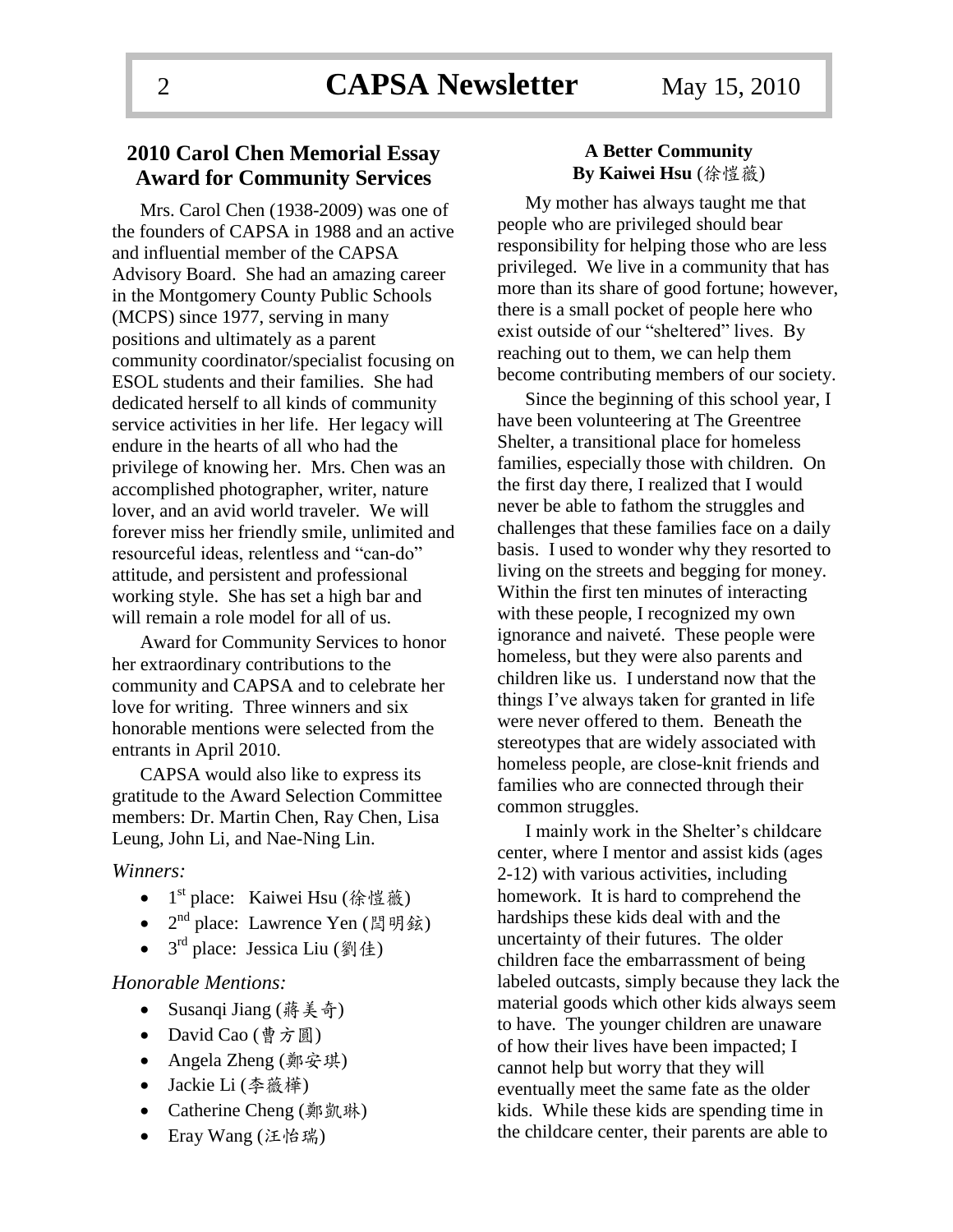take steps toward stabilizing and improving financial and/or personal circumstances.

The first day in the center, I met a shy, four year-old girl who needed help with the alphabet. I worked with her diligently and she gradually learned all her letters, numbers, shapes, and colors. Through the months, I developed a close bond with her and I felt satisfaction in knowing that I made a little difference in her life. This past Tuesday, while working my weekly shift at the center, I was informed that she had just moved away. It is hard to say how I feel; I never got a chance to say goodbye. On the other hand, moving away meant that her family is on their way to a better life and, for this, I am hopeful.

My work at The Greentree Shelter is making a difference to the people in our community, even though these people are only our neighbors for a short time. By offering them guidance and friendship, I am helping to pave the way for them to play a successful role in our community.

#### **Teaching English in Taiwan By Lawrence Yen** (閆明鉉)

Stepping off the creaky single engine plane onto the similarly fragile island in the middle of the Pacific Ocean, I was suddenly over-whelmed by throngs of children, climbing over each other to greet me. At this moment, not even the calming stir of the waves nor the peaceful ocean breeze could prevent this feeling of apprehension from washing over me like the rising tide. For the next three weeks, I would be stranded on a strange island, unnoticed in the breadth of the Pacific, with the responsibility of teaching English to an elementary school class.

As a brother of two younger siblings, a seasoned tutor, and a tennis coach, I felt equipped to conquer any challenges my class had to offer. However, the first chaotic day had me battling bullies, restraining the rambunctious, deciphering a different

language and keeping everyone entertained. Some kicked and screamed, others refused to utter a word; some cried violently, others teased incessantly. When the seven-hour school day ended, I dragged myself into the dormitory, too tired to even brush the insects off the mattress, and collapsed.

Despite the whirlwind of challenges I faced, each day after that became more and more manageable. I learned to incorporate songs and games into lessons to make learning fun and to keep everyone involved. They learned to respond when I asked a question, even if they were embarrassed by their accent or afraid to be wrong. As we got to know each other, the students and I formed a stronger and closer relationship. Throughout the day, they would bombard me with questions about America. One asked me why my hair was not blond if I were an American. Another asked if I only ate McDonald's. These adorable questions were justified by the existence of a single 7-11 convenience store on the island that served as their main exposure to American culture. However, their thirst for learning and their boundless curiosity made it obvious that though their knowledge of the outside world may not be deep, their sights were set far indeed. It is their inspiring hunger for knowledge and cheerful optimism that encourages me to not only make the most of the opportunities I am blessed with, but to also lend a hand to those in need. They have given me a new perspective on the world, one of greater appreciation for the little things in life, of taking a breath every once in a while and of looking up to see where your feet are taking you.

In the end, I cannot say that I have helped them master the English language or provided any life-altering knowledge. What I do know, however, is that I have helped cultivate a curiosity in each of them, and offered a glimpse of what other opportunities exist. In return, they have shown me the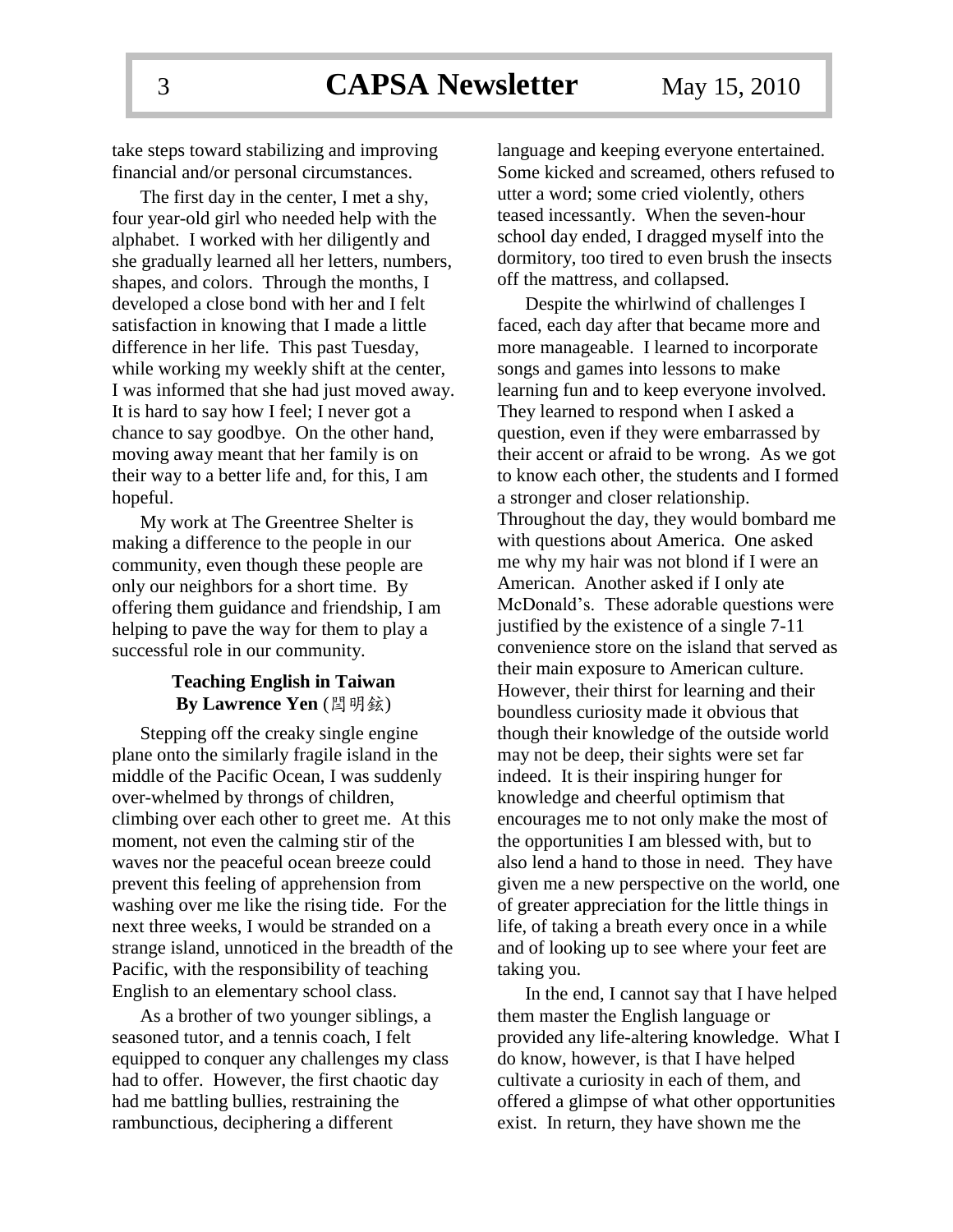meaning of perseverance and optimism, taught me to appreciate people for who they are, and helped me see the virtues in living simply rather than simply living.

### **Improving the Future by Preserving the Past By Jessica Liu** (劉佳)

Winston Churchill once said, "We make a living by what we get, but we make a life by what we give." Time is one of the most valuable assets we can donate to our community. In my four years and 700 hours of various community service activities, I believe that I have learned the most through volunteering with four other students at the Library of Congress.

Two years ago, I participated in a project called Web Capture for the Chinese department of the Library of Congress, which maintains a database of online newsworthy articles about China and Taiwan. Since many articles disappear once they become outdated, the Library of Congress stores an additional copy for the public's use. A month after the Sichuan earthquake in China, I downloaded reports about the aftermath of the crisis for Web Capture. Through research, I grasped the magnitude of the devastation and sympathized with its victims. Although I could not directly help the villagers, by filing copies of their story, I hoped to commemorate the lives that had been so fiercely taken.

Last summer, I processed microfilms of Chinese periodicals spanning the 20th century and recorded their bibliographic information to be entered into the collection of the Library of Congress. Besides that task, I also shifted books to eliminate unnecessary space on the shelves. The Library was expecting an influx of additional books, and needed as many empty shelves as possible to manage the shipment. Working together, we read numerous microfilms and moved hundreds of books by the end of August.

I am grateful to the Head of the Collection Services of the Asian Division, Ms. Judy Lu, and our coordinator, also the CCACC Tilden Operation Manager, Mrs. Annie Tsai for allowing our group to be the first Chinese adolescents to volunteer for the Library of Congress. Each year, World Journal and Sing Tao Daily newspapers have written about the rare opportunity we have had to serve the national community. Nevertheless, I am more satisfied with the life skills that we have reinforced in ourselves: commitment, teamwork, and care for others, both for those around us and those in need overseas. In the short run, we helped the Chinese department save time and energy. More importantly, though, in the future, when anyone interested comes to research Chinese topics, they may use the resources that we helped make available. They will have access to microfilms that had not been on record before and be able to read material previously unavailable. As the Web Capture project continues, years from now, people may find valuable information that is no longer on the Internet. By contributing our time to the employees of the Library of Congress, I hope that future generations will have a greater expanse of resources to utilize, and come to admire Chinese culture, language, and history, as we have.

### **A Feeling of Pride By Susanqi Jiang** (蔣美奇)

Before my tutoring experience, volunteer work seemed like a chore. For a while my excuse was, "I'm too busy this year for volunteer work! I'll start next year!" By the end of sixth grade, I still didn't have any volunteer hours. One friend asked if I would like to pick up trash near a park with her and I thought I'd give it a try. I had high hopes of taking pride in cleaning up the environment. I can lie and say I had the time of my life picking up trash, and although cleaning up my environment was definitely a good deed, I frankly didn't have much fun, or a feeling of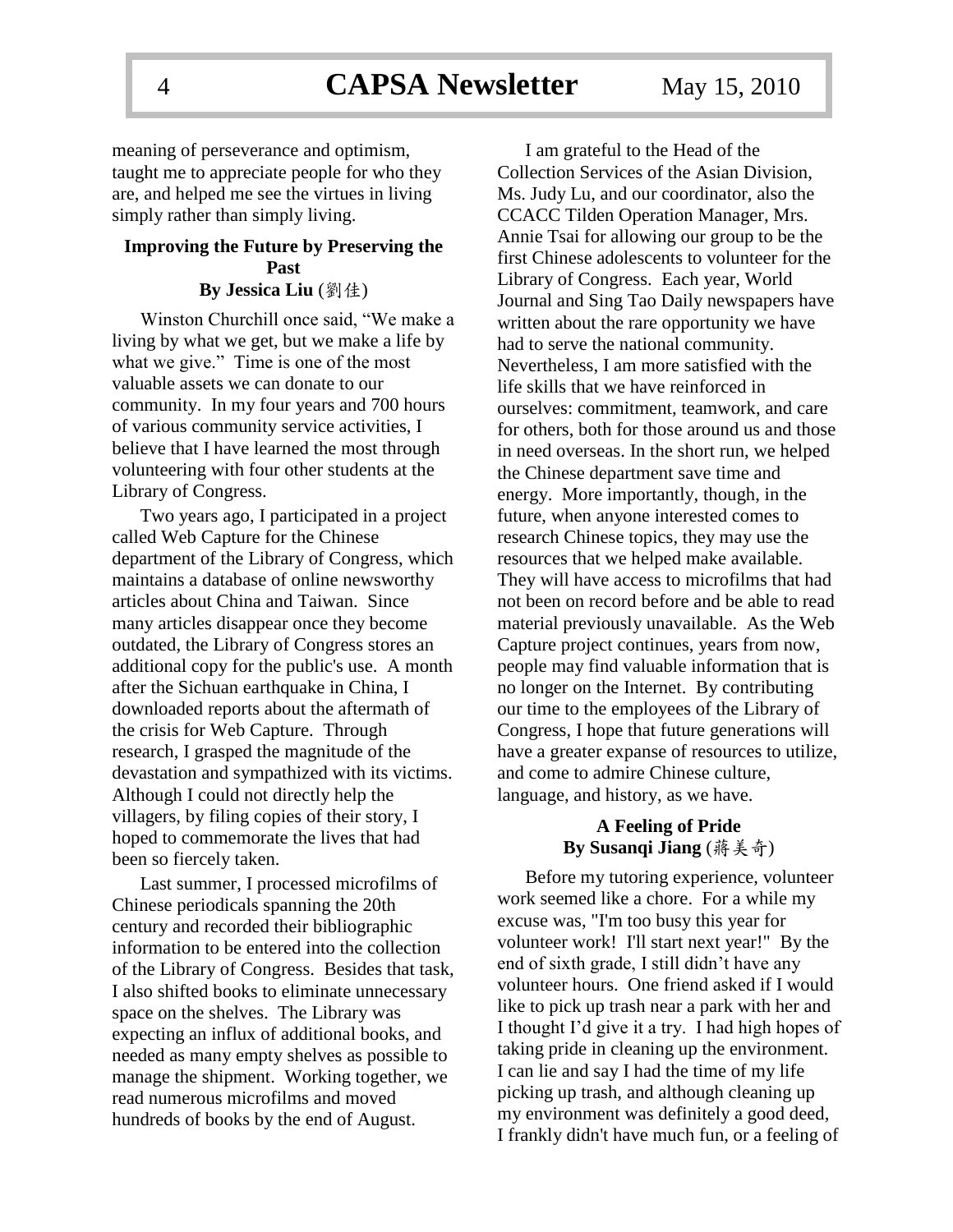pride afterwards. But who could blame me? During those two hours I fell into a river trying to reach a plastic bottle, tripped on a hidden log, and fell into a puddle of mud. With my dignity already shattered I found a Gatorade bottle on the ground and was proud of my discovery until to my horror, I found it was filled with pee. So I ended up coming home with bug bites, bruises, and soaked socks.

After this experience, I was about to give up on finding enjoyable volunteer work. Fortunately my friends talked me into joining CAPSA as a tutor. This caught my attention because I like young kids and tutoring sounded more interesting than cleaning trash. I'm glad I signed up because tutoring may be the best experience I ever had. I really enjoy tutoring Zoe, my bright and eager tutee. Zoe's smart and she works hard. I've been watching her improve every week in reading and math, and it gives me pride when I see her learning more. I realized my impact on Zoe when she wrote a note all by herself and presented it to me during Christmas. While reading her note, it struck me that I am a role model in Zoe's eyes, and that what I teach her will have a vital effect on her. An effect which will cause her to grow up as a role model in others' eyes as well. I was dumbstruck by this sudden discovery, and as I hugged Zoe, I felt great pride.

This tutoring experience taught me that the reward of volunteer work is the feeling of pride that I get when I help someone else and donate my time for the benefit of others. I take pride in my work with Zoe, in my ability to help someone reach her potential. SSL hours are just a way to measure the number of hours I volunteer. The pride that comes with volunteering is immeasurable. This pride is what motivates me to do more volunteer work in the future such as working in the library or starting a go-green club. The number of volunteer hours I have is not

relevant as long as I get the same feeling of pride as I did reading Zoe's card.

#### **An Oasis of Heritage By David Cao** (曹方圓)

Chinese American adolescents who have spent much of their life in America seem to have lost the Chinese portion of their heritage. They unanimously prefer pizza to rice, speak Chinese only when confronted by Chinese elders, and are reminded of their rich Chinese traditions only on a few holidays such as Chinese New Year. I admittedly am one of these Chinese Americans, having been assimilated fully into the American culture in the twelve years I have been here. I complain like so many others about going to Chinese School and abhor referring to family through the complicated network of Chinese relative names. The last major news I remember of my home country was the Sichuan Earthquake from back in 2008. Chinese American teens in this modern world seem to be detached from their homeland, and it is this detachment that the CAPSA Tutoring Program helps reconnect.

This is my third year at CAPSA, and I have risen to the position of High School Group Coordinator. My previous experiences were limited to elementary and middle school, and it is in the High School Group where I begin to realize that CAPSA offers its tutors so much more than SSL hours and something to append on their college applications. CAPSA offers its tutors a chance to reconnect with their roots, their ancestry, and the culture that they have either never experienced, or long since forgotten. Of the 25 pairs of tutors/tutees of the High School Group, nearly 20 comprise of tutees have recently immigrated to America. These tutees, while in dire need of help learning the new language, also bring with them a wealth of Chinese culture that we have either forgotten or never learned. For example, they bring with them information of how Chinese New Year is supposed to be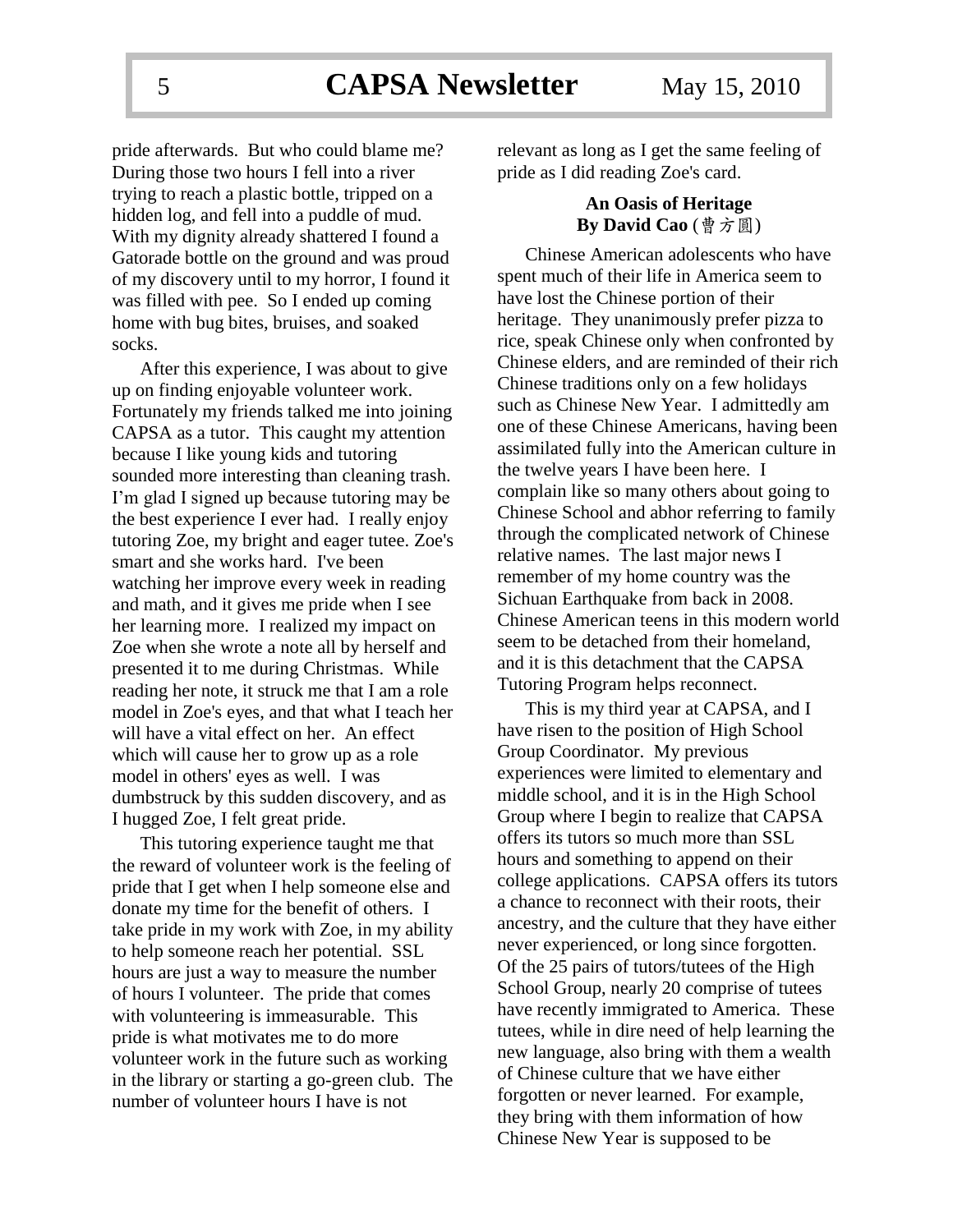celebrated, all the different types of foods' meanings, and remind us that spending quality time with all our relatives means so much more than receiving that red bag with a trivial amount of money. They help us both exercise our Chinese and remind us of the importance of the Chinese language in the real world. They also provide us with an application with the topics that we learn in school each day, and remind us that our wealth of knowledge can have instant applications as well as uses in the distant future. Though it is urgent for these tutees learn English, I often encourage communication in Chinese to help the tutors understand that they too can benefit from the relationship.

The CAPSA tutoring program provides tutees a great service, but it is important to remember that tutors benefit from this relationship as well. It provides us with an oasis of Chinese culture, a flow of tradition that we Americanized children thirst for – very little of Chinese culture is prevalent in American society today and it is through our tutees that we learn more about what is most important to us: our heritage.

### **Saturday Schools By Angela Zheng** (鄭安琪)

After the grind of a week of school, Saturday approaches. But my week is far from over: I have another full day of school to attend. On Saturday, though, the roles are reversed, as I am the teacher and not the student. The morning brings me to the cafeteria of Robert Frost Middle School, where my tutee, seated beside me, seeks my guidance in her schoolwork. We patiently work through problems and projects, stopping only to laugh about something in her work or a topic of conversation. We try to add fun to what seem like bland schoolrelated topics: we've collected and processed data for statistical studies of our own handwriting, and we've written stories and poetry as exercises for grammar and

figurative language. All around us, other pairs of tutors and tutees share the same bond forged through teaching and learning. The atmosphere of encouragement and excitement never fails to infect me as well, and I am buoyed by the feeling of enthusiasm: I feel that I am contributing to the joy of learning and actively gaining knowledge. After lunch, I go to Hope Chinese School to teach an English class for Chinese adults who have recently come to the U.S. Standing before a room of students the age of my grandparents, I feel almost out of place. However, whatever anxiety I have fades when I begin speaking. Though the concepts I go over are simple, I try my best to explain them clearly and encourage the students to participate and ask questions. The students' eagerness and their active participation encourage me as well. Helping others master a new language is like bestowing them a superpower, and I could not be happier with my role in the process. Each week, I reflect on their progress with personal pride. Helping others on their journeys for knowledge is well worth the sacrifice of a Saturday.

### **Paying it Forward By Jackie Li** (李薇樺)

While sitting at a lunch table in the cafeteria of Robert Frost Middle School, surrounded by screaming children, gossiping teenagers, and piles among piles of study books, I begin to wonder what it is about the CAPSA tutoring program that keeps drawing me back in. And then, I look more carefully at the faces of these children. Their screams are not of terror, but of delight. They are enjoying themselves and they are enjoying the learning process. I can only be proud that I have been a part of their lives, even if it is in the smallest way. Even though I am only one member of a large group of tutors, I still must say that my involvement with CAPSA is definitely my most significant community service experience because it has taught me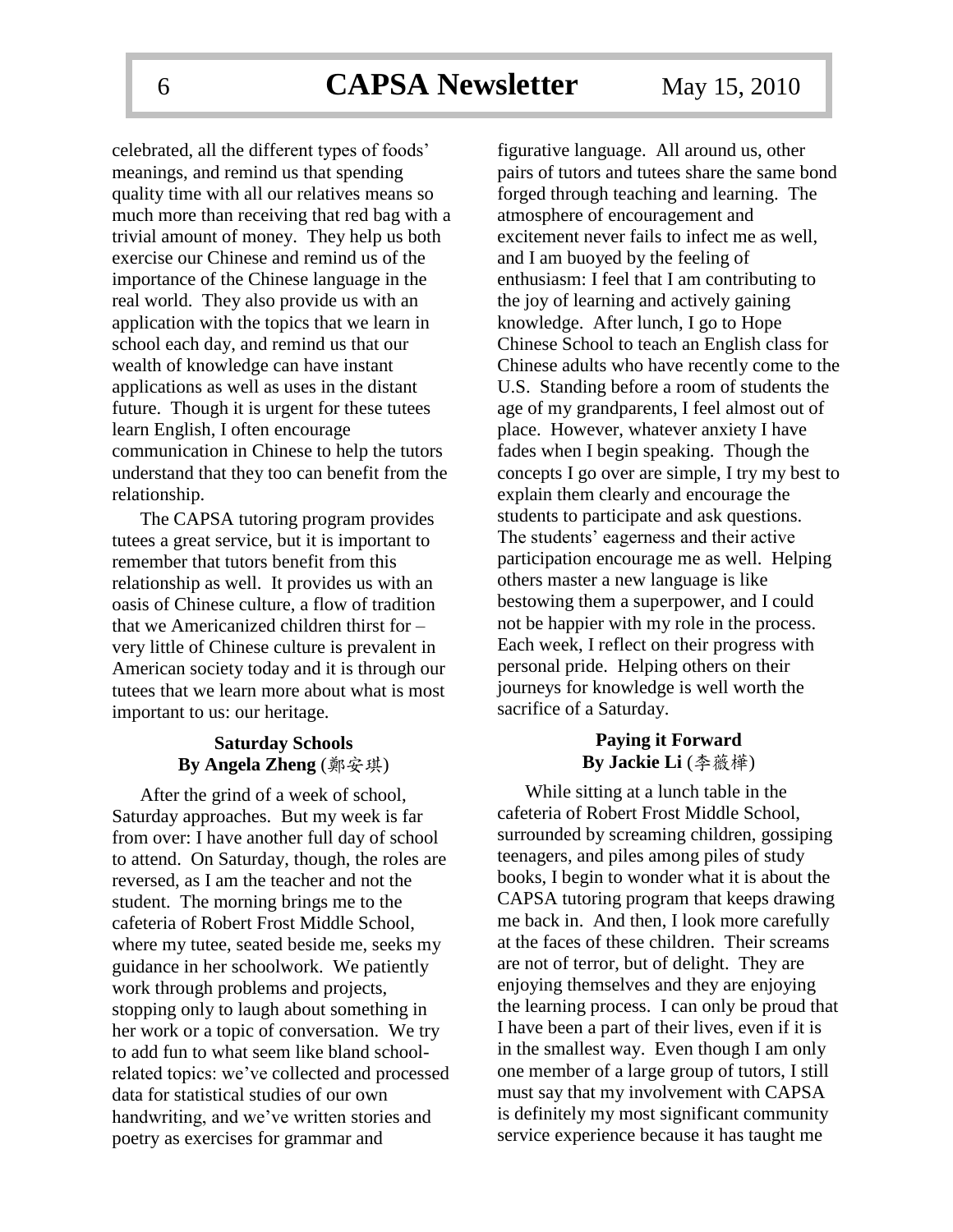7 **CAPSA Newsletter** May 15, 2010

how to help different children and it has also taught me the value of being a tutor.

CAPSA has taught me the fact that helping different kids learn and understand a concept is very difficult. Each child is unique and requires different methods to learn. This idea forced me to be creative in how I teach and even in how I act. Now, I am able to implement this new skill in daily life when I explain something. But mostly, the greatest reward from learning this skill is the fact that I can help a child learn something new and see the moment of clarity dawn on his face.

The effect of teaching a child something new is relatively short-term. It will help him or her do better on a quiz or a test and maybe even gain a little more confidence. Many of the tutees, being Chinese immigrants, will gain so much from even the slightest confidence boost. On this level, my involvement with CAPSA may already seem great. However, I believe that there is an even greater reason to being involved with CAPSA.

Being a tutor at CAPSA is like being a mentor to a child. Being a role model to anyone is a great responsibility and if this responsibility is taken seriously, the reward that comes is great. Having a child look up to you is precious. What you do or say can influence what he does or says. Seeing a child wanting to be so very much like his tutor is wonderful and moving. It shines a light on how very important each and every person is and the great influence that a teacher can have on a student's life.

My only hope is that after a tutee is old enough to be a tutor, he will remember the effect that a tutor had on him and then want to be a tutor as well. He will hopefully pay it forward and be a mentor to a younger generation. This to me, is the sole reason why I believe that CAPSA is my most significant community service experience

because I will not just have touched one life, but many others.

### **The First Day By Catherine Cheng** (鄭凱琳)

The dismissal bell begins to ring on the very last day of eighth grade. I am flooded with anxiety, nervousness, and hopefulness, as I realize that I am now a high schooler. The day I had waited for so long has finally come. During freshmen orientation, I step off the school bus and see an auditorium full of students wearing red polos, fully equipped with the knowledge to ensure that I would be ready for high school. They are the Wootton Patriot Ambassadors. Despite my nerves, I feel a sense of protection. Protection from being lost in the crowd, and protection from being oblivious to what high school entailed. From that moment on, I was inspired to be a Patriot Ambassador during my time in high school.

I learned countless things that day. However, not everything was perfect, I still found myself lost in the labyrinth of halls and classrooms on the first days of school. During these times, I found myself feeling hopeless with thousands of paths to choose from, until I saw someone wearing a red polo out in front of me, always helping gear me towards the right direction.

When I was accepted as a Patriot Ambassador, I was inundated with happiness. I fulfilled the goal I set that day during orientation. At the end of the school year, all the new ambassadors diligently prepared for orientation, compiling administrative paperwork and readying ourselves to guide the newcomers. I had not realized how much preparation work went into this single event.

During orientation, the freshmen received their schedules so they could practice maneuvering from class to class. Looking down the hall, I could feel a sense of worrisome and anxiety, the exact feeling that engulfed me during orientation - I knew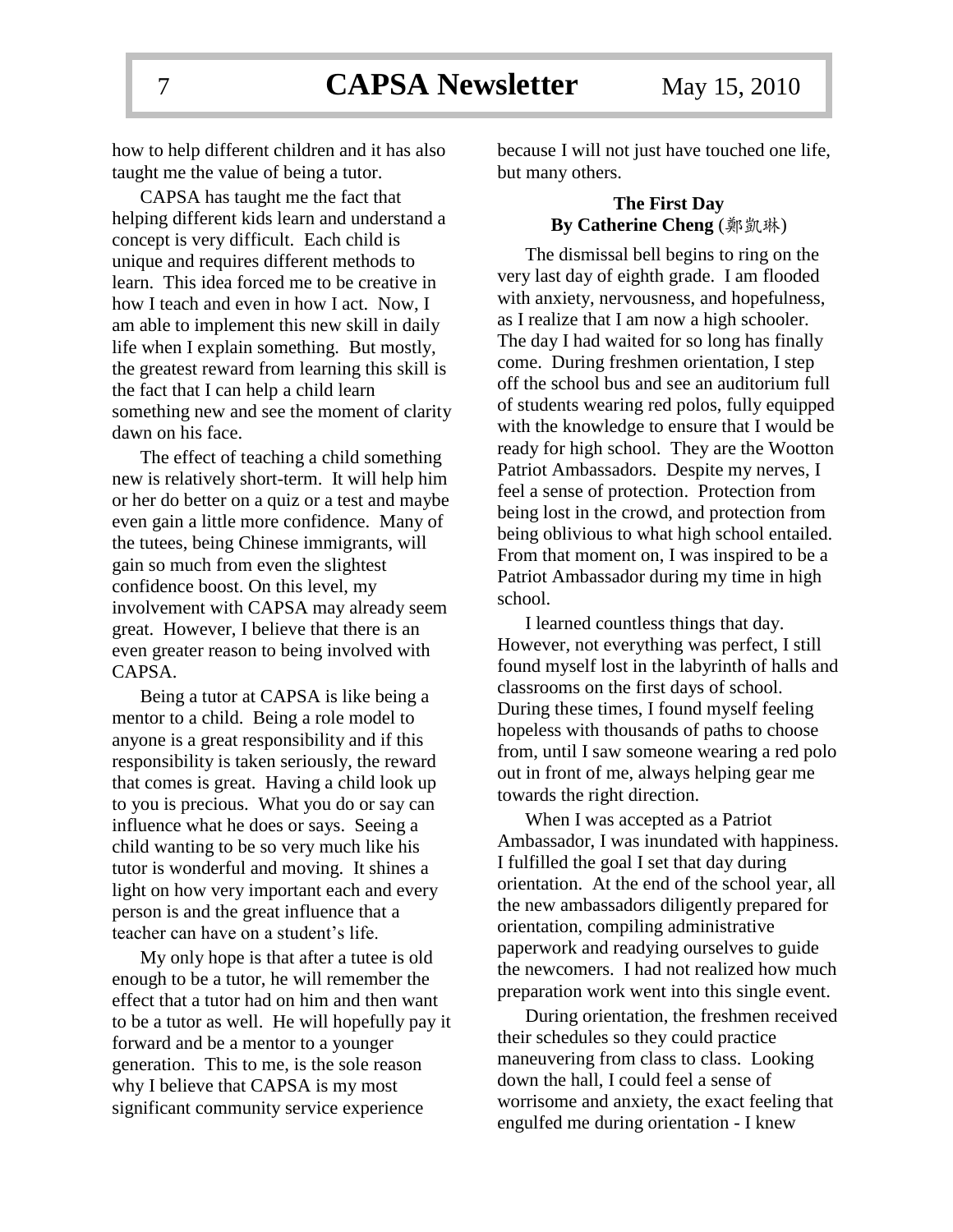exactly what it was like to be in their shoes. This day marks one of my greatest accomplishments. On this day, the roles became reversed, and I was the leader and provided guidance to others, having my own experiences in mind. In addition to my newfound experience, the freshmen I helped also benefited from my effort, not only learning to navigate the school, but also gaining confidence regarding the next four years of their life.

Although the red shirts may be cheesy, being a Patriot Ambassador has really ameliorated my outlook on the type of person I can be, and the impact I can have on my community. The tedious task of organizing the event seem so infinitesimally small in comparison to how my efforts had affected the lives of the new students. I learned that a simple action can impact other people in unimaginable ways. My greatest hope is for the students to look up to me in the same way that I looked up to the ambassadors my freshmen year. Maybe, in the future, someone will even take it upon him or herself to apply to be a Patriot Ambassador, stimulating the entire process once again, and maybe even continuing it for years to come.

#### **Looking Back With No Regrets By Eray Wang** (汪怡瑞)

Five years ago, I walked through the front doors of Robert Frost Middle School; grumpy and disappointed that I was missing my weekly cartoons on a Saturday morning. Looking back, I remember my first reaction on the first day after tutoring: sadness. From my parents' perspective, they saw the tutoring position as a great learning experience and a way to earn extra SSL hours and I saw it as a waste of time.

My first tutee ever assigned to me was timid and did not enjoy doing any homework, especially on a weekend. Despite that, I knew that my job at CAPSA was to tutor, not to slack off. Throughout the course of that year, we worked constantly on English skills.

In the end, I saw a great deal of improvement. In some aspects, I knew that I had not completed my job as a tutor because my tutee had not been as focused as I was hoping. Making a promise, I planned to rejoin CAPSA the next year, hoping to see him again. Disappointingly, he did not show up, not knowing if it was because he moved or because of me that he did not show up that following year. My conclusion was that it was of my bad tutoring skills that set a bad impression on CAPSA and me. Therefore, that year I promised to myself that I would work to be a better tutor. Once again, I faced a tougher challenge than the year before, one between my tutee and his twin brother. One day my tutee brought in a report card to show how he was doing in the various subjects at school. Comparing his to his own brother, I was greatly disappointed because his brother had scored better than he had in most areas except math. Once again, I spent most of the time focusing on English each week. The year ended once again and I was proud to see how much improvement my tutee had made. To much surprise, I was disappointed that CAPSA had ended and that I had to wait out another summer before it would start again.

Constantly, my friends have pestered me to apply as a coordinator. Repeatedly, I have responded that the position has no interest to me. To me, being a tutor is a lot more interesting because you carry the sole responsibility of teaching your own personal tutee. To me, each one of my tutees have been like a younger sibling to me, one where I hope that what I teach will help them in the future and be more successful. How they turn out and how they do in school is not only their teachers and parents' responsibility, but mine as well. CAPSA does not seem like a waste of time anymore because now, I see it as an opportunity to help not only immigrants, but also the other non-immigrants who are struggling along with them.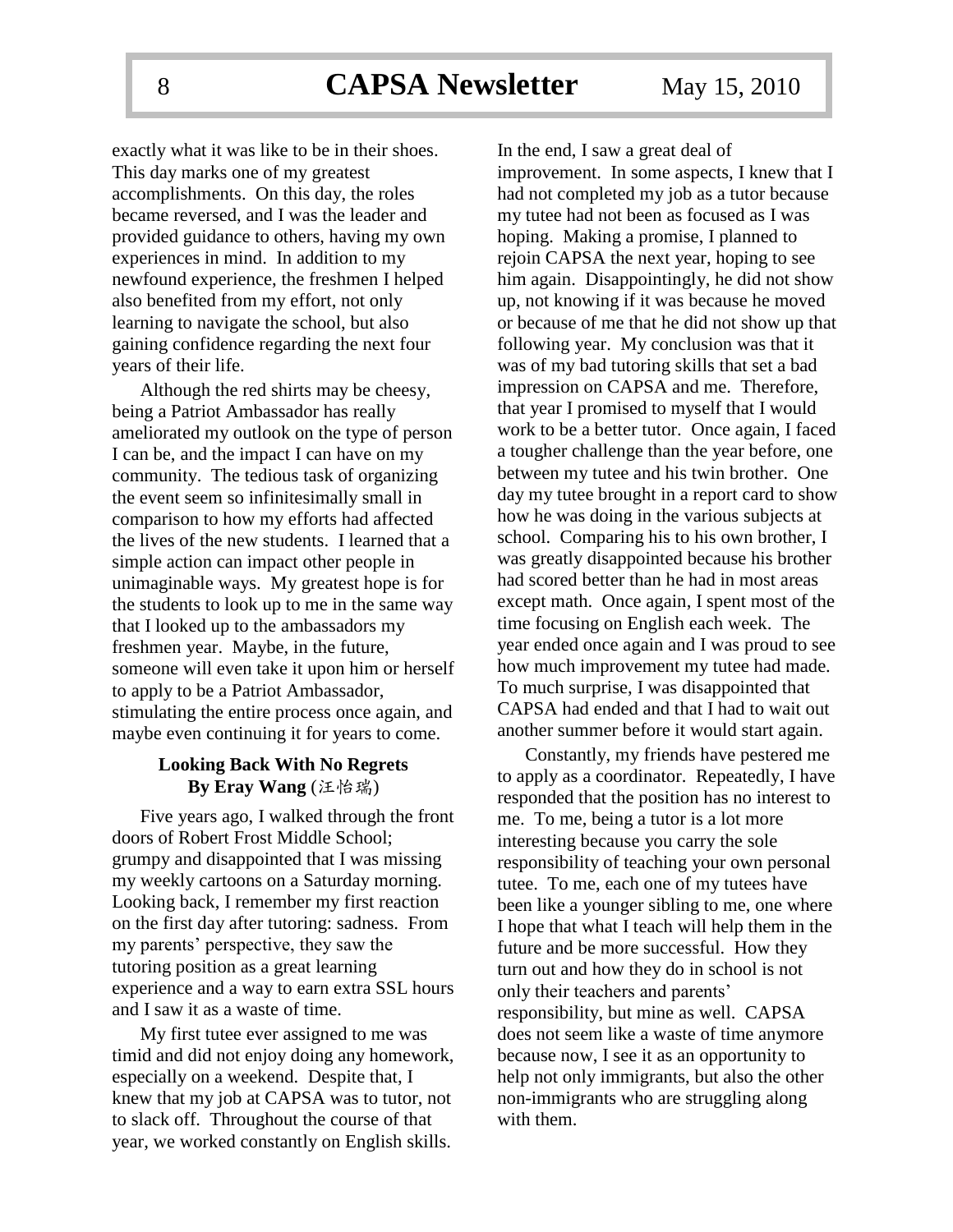# 感謝 *Thank You*

*Chinese American Parents and Students Association (CAPSA) would like to express our sincere gratitude to the following coordinators and tutors for their dedicated effort and support to provide tutoring services to new immigrants and other needy students, help them adapt to the MCPS education system.*

| <b>Lower Elem. School Group</b> | <b>Upper Elem. School Group (cont'd)</b> | Middle School Group (cont'd) |
|---------------------------------|------------------------------------------|------------------------------|
| Lawrence Yen                    | Jacky Chu                                | <b>Edward</b> Lo             |
| Amber Chen                      | Sarah Eng                                | Sarah Ng                     |
| Jacqueline Kwan                 | Howard Fan                               | Katherine Ni                 |
| Hallie Byles                    | Dorothy Fang                             | Philip Ni                    |
| Allison Chen                    | Kaiwei Hsu                               | <b>Charles Sheung</b>        |
| <b>Heather Chen</b>             | Candy Kuo                                | Kevin Teng                   |
| Leslie Chen                     | Ariel Lai                                | Eray Wang                    |
| May Chen                        | Megan Le                                 | Angela Yang                  |
| Michael Fan                     | Jackie Li                                | Irene Yang                   |
| <b>Hannah Ferster</b>           | Danting Liu                              | Eric Zhang                   |
| Kyle Hwang                      | <b>Charles Rong</b>                      | Angela Zheng                 |
| Hanna Jia                       | <b>Tiffany Sun</b>                       |                              |
| Susanqi Jiang                   | Lucy Tan                                 | <b>High School Group</b>     |
| Elizabeth Leung                 | <b>Eshane Wang</b>                       | Wenjing Chen                 |
| Sophie Li                       | Luren Wang                               | David Cao                    |
| Eileen Liu                      | Austin Wei                               | Jaimie Hsu                   |
| Jeanine Liu                     | Libby Wei                                | Eric Wan                     |
| George Nie                      | Allison Wong                             | <b>Stephen Chang</b>         |
| Sarah Pan                       | Winston Wu                               | Julia Chen                   |
| Chelsie Pennello                | Maurice Xia                              | Cynthia Chiang               |
| Grace Shi                       | Michael Xu                               | Jonathan Jang                |
| Wendy Sun                       | Tracey Zhai                              | <b>Wesley Jong</b>           |
| Quinn Tai                       | Bowen Zhi                                | <b>Tiffany Keung</b>         |
| Lily Wang                       |                                          | Janice Lan                   |
| Cathy Xue                       | <b>Middle School Group</b>               | Allen Lee                    |
| Alan Yan                        | Warren Zhang                             | <b>Timothy Lee</b>           |
| Molly Zhang                     | <b>Brian Lin</b>                         | Andie Ng                     |
| Dennis Zhao                     | Nancy Yue                                | Julia Syi                    |
| Wesley Zhu                      | Jordan Baeder                            | Alison Sze                   |
|                                 | <b>Emmeline Chen</b>                     | Bei Wang                     |
| <b>Upper Elem. School Group</b> | Jenny Chen                               | Kevin Wang                   |
| Victoria Wang                   | Sherry Chen                              | Jing Xiao                    |
| Kevin Chang                     | Michelle Gu                              | Patrick Xiao                 |
| Ann Xi                          | Valerie Hu                               | Victoria Xu                  |
| Alice Chang                     | Wei Wei Li                               | William Yau                  |
| Kathy Chen                      | Edison Lin                               | Jenny Zhang                  |
| Catherine Cheng                 | Eugene Lin                               | <b>Tommy Zhang</b>           |
| Karie Cheung                    | Jessica Liu                              | Linda Zhou                   |
|                                 |                                          |                              |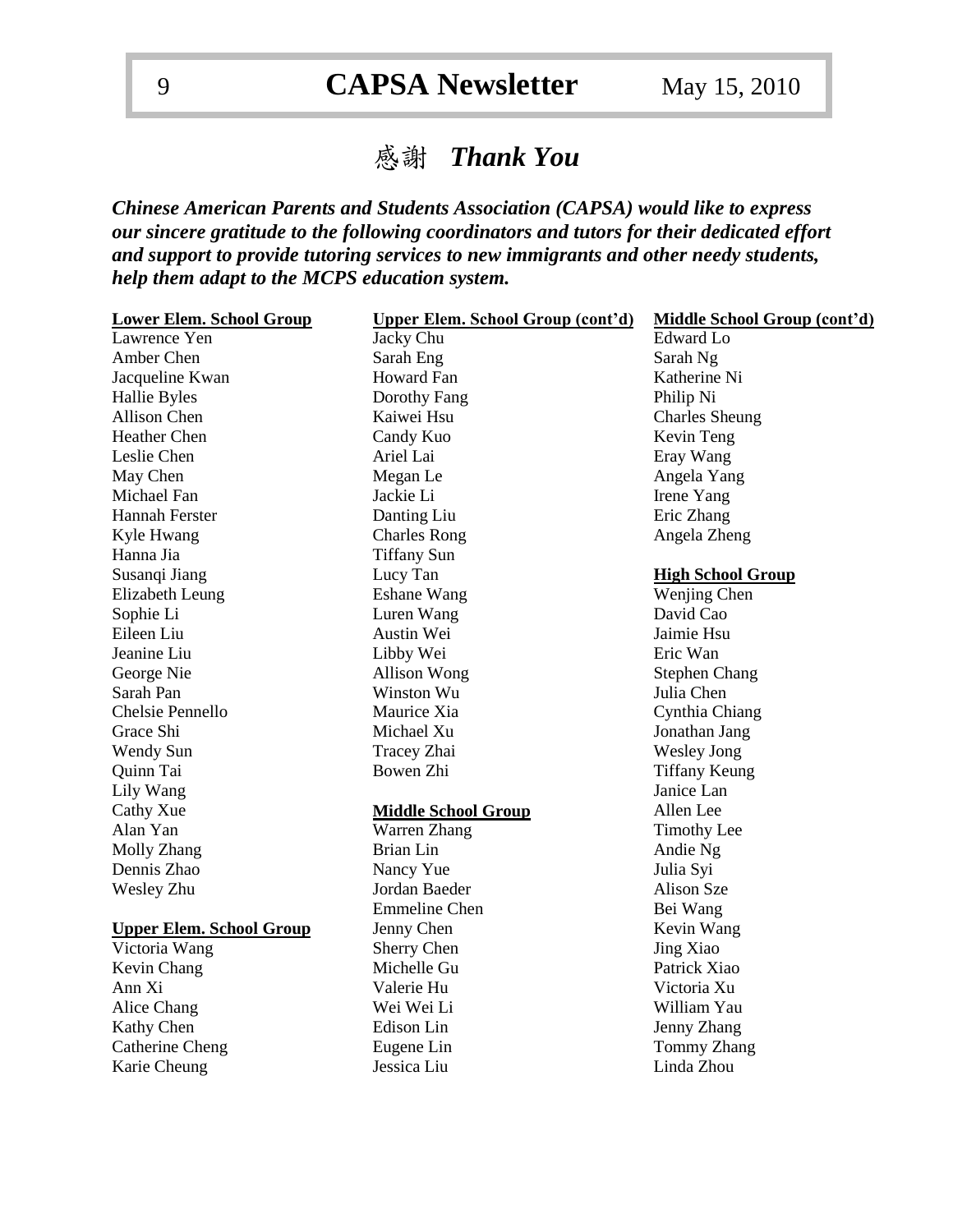### 感謝*Thank You*

*Chinese American Parents and Students Association (CAPSA) would like to express our sincere gratitude to the following adult volunteers, teachers and coordinators for their dedicated effort and support to provide tutoring services to new immigrants and other needy student, help them adapt to the MCPS education system, and provide community service and leadership opportunities to qualified high and middle school student.*

蒙郡華裔家長學生協會特別感謝下列各位義工、英語班老師和協調員支持本會,為華裔學 生家長、新移民及有需要輔導人士提供課業輔導,幫助新移民家庭在蒙郡教育制度中適應 生活環境,並提供成績優秀的中學生領導才能訓練和教學機會。

| David Cao 曹方圓      | Yang Cao 曹陽         | Kevin Chang 張凱文   |
|--------------------|---------------------|-------------------|
| Michelle Chang 陳蔚寧 | Amber Chen 陳安捷      | Wenjing Chen 陳雯婧  |
| Brigitta Dai 梁麗珠   | Terry Fan 范維敏       | Miranda Fong 鮑怡   |
| Tina Hsiao 蕭雨涵     | Jaimie Hsu 徐介敏      | Jeng Hsu 徐張娟娟     |
| Chi-Chen Hu 胡際真    | Jacqueline Kwan 關力潔 | Grace Lee 李佩恩     |
| Aldrin Leung 梁偉根   | Betty Leung 何杏芳     | Lisa Leung 梁潔瑩    |
| Dahuan Li 李大歡      | John Li 李元聖         | Brian Lin 林政佑     |
| Nancy Lin 潘霞萍      | Nae Ning Lin 余乃寧    | Sue Lin 林淑娟       |
| Maggie Lu 陸明之      | Sylvia Ma 馬思敏       | Lily Shen 余秀雯     |
| Queenie Sheung 吳巧珠 | Kuodung Shih 施國棟    | Sujuan Shih 顏素絹   |
| Patricia Soochan   | Sophia Su 蘇婉如       | Ying-Ju Tsai 簡瑛珠  |
| Eric Wan 萬詩文       | Robert Wang 王光宇     | Victoria Wang 王雯儷 |
| Meeifang Wu 吳美芳    | Ann Xi 奚安           | Zuhan Xi 奚祖瀚      |
| Christine Yang 楊文琦 | Sue-Hwa Yang 王淑華    | Lawrence Yen 閆明鉉  |
| Maggie Yen 邱子雲     | Nancy Yue 岳亦楠       | Chihwa Yung 榮啓華   |
| Gang Zhang 張剛      | Warren Zhang 張宸睦仁   | Qi Zhou 周琦        |

### 通告 *Announcement*

CAPSA 課業輔導現已接受應屆小老師及學生申請新學年度 (2010-11) 課業輔導,申請表格已 於 4 月 24 日派發給各位同學。如在 6 月 30 日前註冊的同學不須在 9 月 11 日到 CAPSA面談 和辦理註冊手續,請在 9 月 18 日上午十時到 Robert Forest 初中正式上課。

2010-2011 CAPSA tutor and tutee preregistration application forms have been distributed to all tutors and tutees on April 24, 2010. All applicants who registered by June 30, 2010 will not be required to attend an interview on September 11, 2010. They will start the first tutoring session from10 am to 12 noon on September 18, 2010 at Robert Frost Middle School.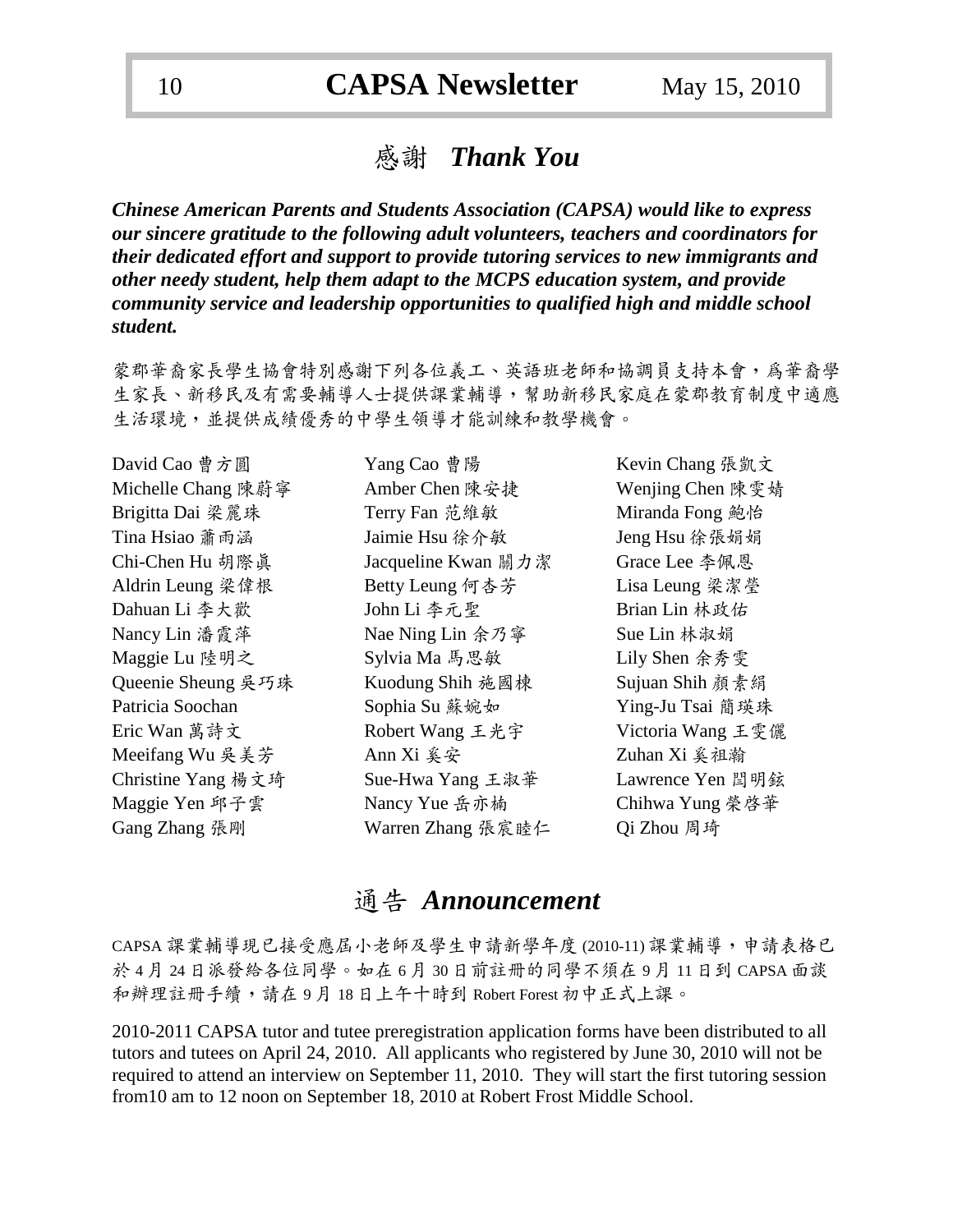## 家長座談會 *Parent Workshop*

蒙郡華裔家長學生協會於 2009-2010 舉辦七次家長座談會。主題都是與子女和教育 有關的。本會將於下學年在 Robert Frost初中繼續舉辦家長座談會。歡迎各位家長 踴躍參加! 有關 2010-2011 學年家長座談會詳情,請在八月後上網 http://www.capsa-mc.org 覽閱,或請致電簡瑛珠老師(301) 762-5329,或到 CAPSA 課業輔導班查詢。

CAPSA held seven Parent Workshops in 2009-2010. Workshops covered a variety of relevant topics focused on education and parenting. For more information on parent workshops in 2010-2011, please visit http://www.capsa-mc.org, contact Mrs. Yingju Tsai at (301) 762-5329 or ask the CAPSA front desk after August. All parents are welcome!

| Date $(\Box \, \ddot{\mathfrak{H}})$ | Subject (主題)                                                               | Speaker (主講人)                                                                                 |
|--------------------------------------|----------------------------------------------------------------------------|-----------------------------------------------------------------------------------------------|
| 9/19/2009                            | Understanding the MCPS System<br>認識蒙郡公立學校                                  | Ms. Lily Shen, MCPS ESOL<br><b>Parent Community Coordinator</b><br>余秀雯(蒙郡公立學校ESOL家<br>長社區聯絡員) |
| 10/17/2009                           | <b>Getting Ready for College</b><br>為上大學做好準備                               | Mrs. Nae Ning Lin, MCPS Teacher<br>林余乃寧(蒙郡公立學校老師)                                             |
| 11/21/2009                           | <b>Facing Adolescents</b><br>面對青少年                                         | Mrs. Nae Ning Lin, MCPS Teacher<br>林余乃寧(蒙郡公立學校老師)                                             |
| 1/16/2010                            | Communication and Discipline<br>溝通與管教                                      | Mrs. Nae Ning Lin, MCPS Teacher<br>林余乃寧(蒙郡公立學校老師)                                             |
| 2/20/2010                            | The Effective Strategies for Communication<br>and Discipline<br>細談溝通與管教的方法 | Mrs. Nae Ning Lin, MCPS Teacher<br>林余乃寧(蒙郡公立學校老師)                                             |
| 3/20/2010                            | How to Nurture a Self-Motivated Learner<br>(Part One)<br>自發的學習者(一)         | Mrs. Nae Ning Lin, MCPS Teacher<br>林余乃寧(蒙郡公立學校老師)                                             |
| 4/17/2010                            | How to Nurture a Self-Motivated Learner<br>(Part Two)<br>自發的學習者(二)         | Mrs. Nae Ning Lin, MCPS Teacher<br>林余乃寧(蒙郡公立學校老師)                                             |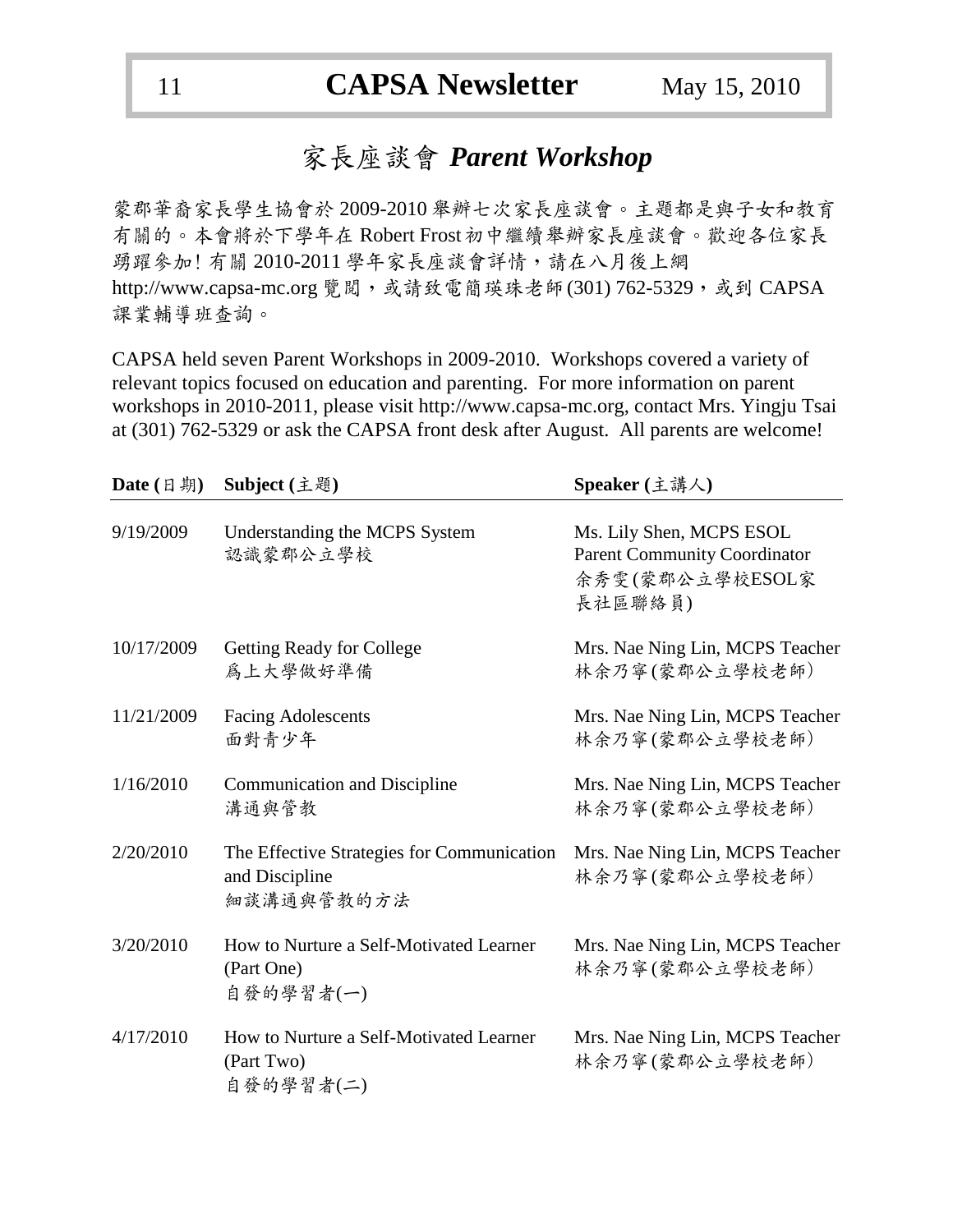### 社區文化活動 *Community Events*

*Thanks to all the volunteers for helping out at the paper cutting events and Chinese New Year showcase at the Montgomery County libraries, shopping mall and Rockville Civic Center and University of Maryland at College Park.*

以下是 CAPSA 在 2009 -2010 年參加的社區文化活動、謝謝所有義工的協助:

 十一月二十九日曹方圓、曹陽、關力潔、榮啟華、馬思敏參加在 Rockville Civic Center 舉辦的聖誕樹大展、以各式精美的中國小掛飾、裝飾出具有中國風味的聖誕 樹.展期一個月。

11/29/2009 Christmas Tree Decorations at Rockville Civic Center Glenview Mansion:

David Cao, Yang Cao, Jacqueline Kwan, Chihwa Yung and Sylvia Ma

◆ 二月一日徐介敏、徐張娟娟到 Aspen Hill圖書館陳列中國新年文化風俗櫥窗,展期 一個月。

2/01/2010 Aspen Hill Library Chinese New Year Display: Jaimie Hsu and Jeng Hsu

 二月十日張凱文、陳蔚寧到 Twinbrook 圖書館的展示牆佈置中國新年風俗及旗袍, 展期一個月。

2/10/2010 Twinbrook Library Chinese New Year Display: Kevin Chang and Wey Ning Chang

 二月十三日陳安捷、林淑娟、岳亦楠、陸明之、馬思敏到 Germantown 圖書館陳列 中國新年文化風俗櫥窗,展期一個月。

2/13/2010 Germantown Library Chinese New Year Display: Amber Chen, Sue Lin, Nancy Yue, Maggie Lu and Sylvia Ma

 二月十四日閆明鉉、陳雯婧、張宸睦仁、王淑華、馬思敏在 Lake Forest Mall中國新 年活動提供剪紙服務。

2/14/2010 Lake Forest Mall Chinese New Year Paper Cutting Event: Lawrence Yen, Wenjing Chen, Warren Zhang, Sue Yang and Sylvia Ma

 二月十五日奚安、李大歡、林政佑、潘霞萍、馬思敏到 Silver Spring圖書館陳列中 國新年祭祖台、祖先牌位、蠟蠋、香爐、酒茶糖果供品以及十二生肖雕塑品,展期 一個月。

2/15/2010 Silver Spring Library Chinese New Year Display: Ann Xi, Dahuan Li, Brian Lin, Nancy Lin and Sylvia Ma

 三月六日萬詩文、胡際真、鮑怡、馬思敏在 Silver Spring中國新年活動提供剪紙服 務。

3/06/2010 Silver Spring Library Chinese New Year Paper Cutting Event: Eric Wan, Chi-Chen Hu, Miranda Fong and Sylvia Ma

四月十六日顏素絹為馬大臺灣學生會夜巿活動提供剪紙服務。

4/16/2010 University of Maryland at College Park TASA Night Market Paper Cutting: Sujuan Shih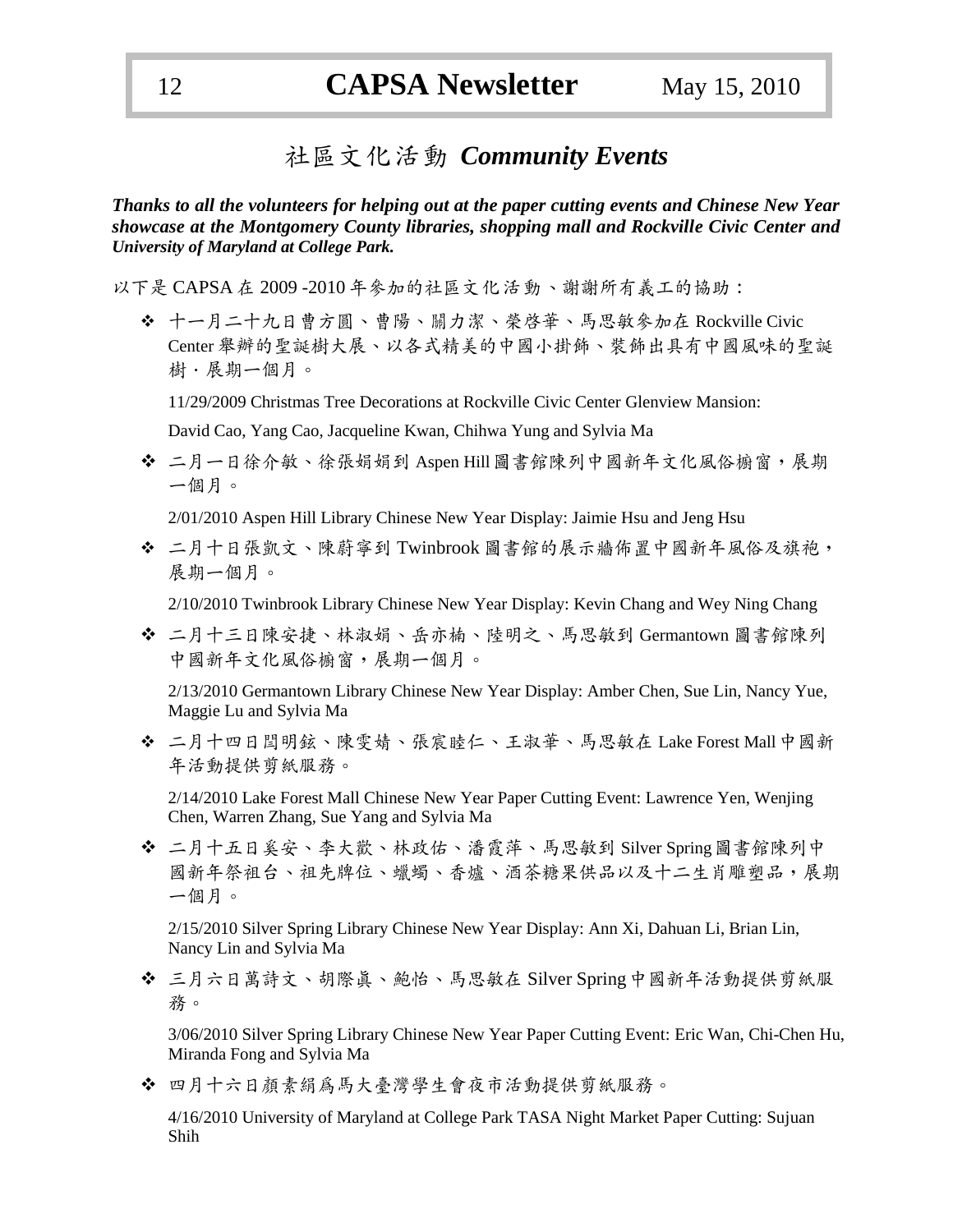### **Chinese American Parents and Students Association (CAPSA) Income Statement May 2009 through April 2010**

| <b>INCOME:</b>                        |                    |
|---------------------------------------|--------------------|
| <b>Rental Sharing Fee</b>             | \$6,890.00         |
| Donation                              | \$6,255.08         |
| <b>Book Deposit</b>                   | \$110.00           |
| <b>Decoration Allowance</b>           | \$50.00            |
| Interest income                       | \$553.80           |
| <b>Total Income</b>                   | <u>\$13,858.88</u> |
| <b>EXPENSES:</b>                      |                    |
| <b>Facility and Required Expenses</b> |                    |
| <b>School Facility</b>                | \$6,431.25         |
| <b>Liability Insurance Premium</b>    | \$350.00           |
| PO Box                                | \$96.00            |
| Office & Operation Expenses           | \$846.50           |
| Equipment                             |                    |
| Copy Machine and Printer              | \$227.18           |
| Advertisement                         |                    |
| <b>Yellow Page</b>                    | \$380.00           |
| Newspaper                             | \$100.00           |
| Refreshment-weekly snack for students | \$858.00           |
| Events                                |                    |
| <b>Holiday Party</b>                  |                    |
| Party materials                       | \$31.91            |
| Appreciation/award                    |                    |
| $K-12$                                | \$333.21           |
| <b>Adult Class Teachers</b>           | \$150.00           |
| <b>Adult Volunteers</b>               | \$196.55           |
| <b>Annual Award Ceremony</b>          |                    |
| Party materials                       | \$110.20           |
| Appreciation/award                    |                    |
| <b>Adult Class Teachers</b>           | \$150.00           |
| <b>Adult Volunteers</b>               | \$250.00           |
| Coordinators &                        |                    |
| Seniors                               | \$244.35           |
| <b>Tutors/Tutees Awards</b>           | \$515.32           |
| <b>Total Expense</b>                  | \$11,270.47        |
| <b>SURPLUS</b>                        | <u>\$2,588.41</u>  |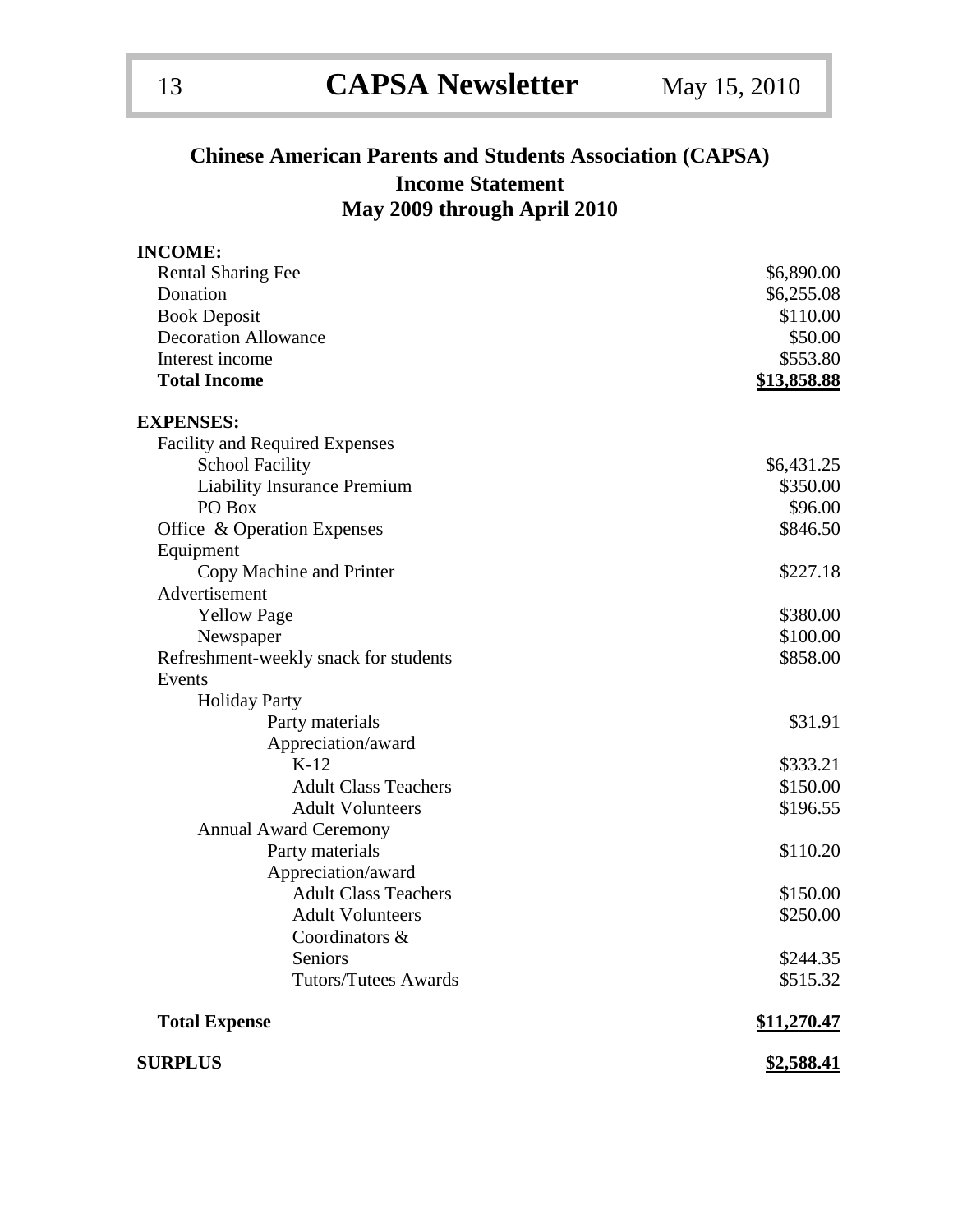### **Chinese American Parents and Students Association (CAPSA) Budget (7/1/2010- 6/30/2011)**

| <b>INCOME:</b>       |                                       |                    |
|----------------------|---------------------------------------|--------------------|
|                      | <b>Rental Sharing Fee</b>             | \$7,500.00         |
| Donation             |                                       | \$5,000.00         |
|                      | <b>Decoration Allowance</b>           | \$50.00            |
| Interest Income      |                                       | \$150.00           |
| <b>Total Income</b>  |                                       | <u>\$12,700.00</u> |
| <b>EXPENSES:</b>     |                                       |                    |
|                      | <b>Facility and Required Expenses</b> |                    |
|                      | <b>School Facility</b>                | \$7,500.00         |
|                      | <b>Liability Insurance Premium</b>    | \$370.00           |
|                      | Web Expense                           | \$150.00           |
|                      | PO Box                                | \$100.00           |
|                      | Office & Operation Expenses           | \$950.00           |
|                      | <b>Copying Costs</b>                  |                    |
|                      | Postage                               |                    |
|                      | <b>Teaching Material</b>              |                    |
|                      | Office & School Supplies              |                    |
|                      | <b>Weekly Refreshment</b>             | \$950.00           |
|                      | <b>Cultural Presentation</b>          | \$200.00           |
| Advertisement        |                                       |                    |
|                      | <b>Yellow Page</b>                    | \$380.00           |
|                      | Newspaper                             | \$100.00           |
| Events               |                                       |                    |
|                      | <b>Holiday Party</b>                  |                    |
|                      | Party materials                       | \$100.00           |
|                      | Appreciation/award                    |                    |
|                      | $K-12$                                | \$350.00           |
|                      | <b>Adult Class Teachers</b>           | \$150.00           |
|                      | <b>Adult Volunteers</b>               | \$200.00           |
|                      | <b>Annual Award Ceremony</b>          |                    |
|                      | Party materials                       | \$100.00           |
|                      | Appreciation/award                    |                    |
|                      | <b>Adult Class Teachers</b>           | \$150.00           |
|                      | <b>Adult Volunteers</b>               | \$200.00           |
|                      | Coordinators & Seniors                | \$250.00           |
|                      | <b>Tutors/Tutees Awards</b>           | \$400.00           |
|                      | <b>Bus Rider Subsidy</b>              | \$100.00           |
| <b>Total Expense</b> |                                       | \$12,700.00        |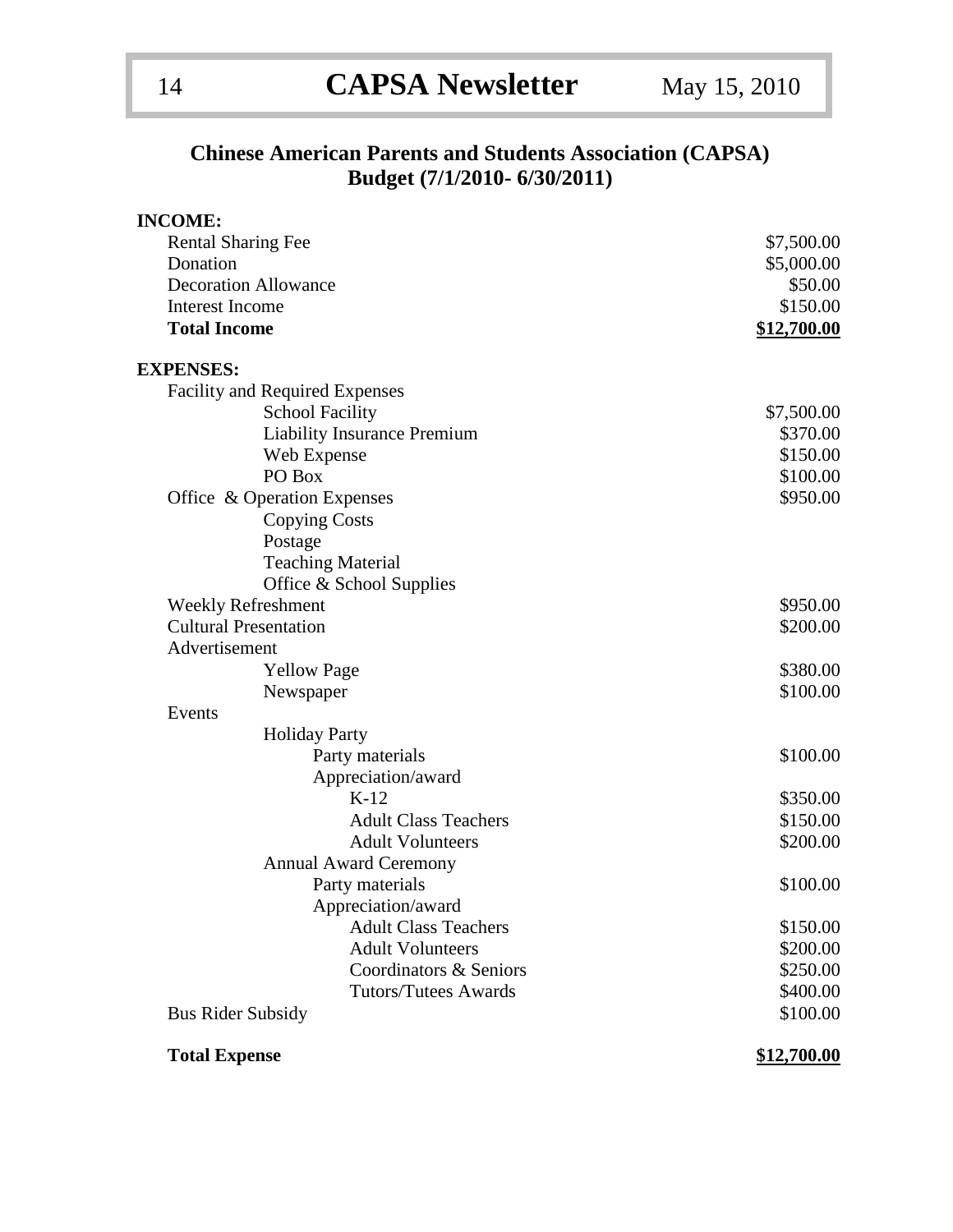# *Friends of CAPSA*  本會贊助人

*CAPSA would like to thank the following Friends of CAPSA whose donation help us greatly in facilitating our weekly tutoring program, cultural displays and other volunteer services.* 

> *Platinum Sponsor Robert & Linlin Wang Aldrin & Betty Leung Microsoft Gift Giving Campaign Kitty Leung*

### *Silver Sponsor*

*Terry Fan Kuodung & Sujuan Shih Kelly Shih Soroptimist International of Montgomery County, MD Woanyi Byles Show Chen Edmund Chou Chiman Kwan Lisa Leung Lily Shen Meeifang Wu*

### *Bronze Sponsor*

*Qing Chen Ruey-Shan Chen Su-Fei Fan Xuan Wen Li Maggie Yen*

### *Brass Sponsor*

*Eugene Hwang Jay Jong Dao Kuo Keng-Hsin Lan Bin Li Chang Liu Yue Qiu Lian Tao Linda Wang Hua Wei Guan-Wei Yen Rong Zhao Qi Zhou*

| Cindy Chen |
|------------|
| Jay Jong   |
| Chang Liu  |
| Hua Wei    |

*Qin Song Chen Cindy Chen Wei Dabbs Huei-Ya Hsu*

# *Thank you!*